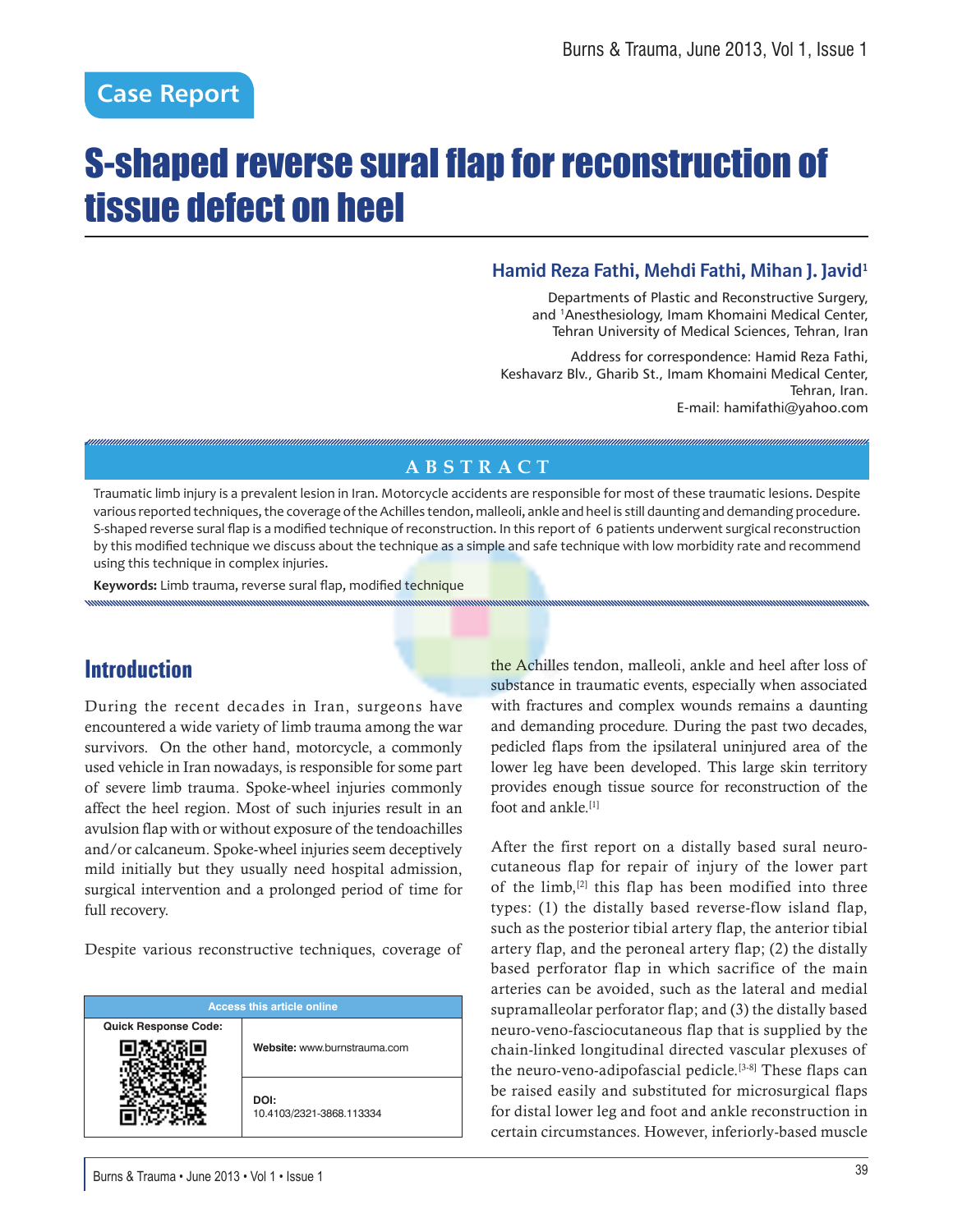flaps are prone to some complications, including flap congestion and partial flap failure caused by inadequate venous return, complete flap failure caused by torsion or compression of the wide and thick adipofascial pedicle under subcutaneous tunnel, and donor site morbidity.<sup>[9-11]</sup>

After a decade of our practice in applying the conventional flap design, we encountered not very favorable aesthetic results of donor site, particularly in children and women. In this context, we shared our experiences with six cases of heel defects salvaged by S-shaped reversed sural neurofasciocutaneous flaps. The goal of the current study is to redefine the flap parameters with respect to direction, pedicle, and reliability of the use of configurationally modified sural flaps in chronic or acute traumatic situations. In this new approach, we refined the surgical technique considering the safe elevation of a long flap and potential extension of its territory in the light of proper concept of neurovascular structure [Figure 1].

# **Methods**

From February 2005 to June 2007, a total of 6 patients with acute and/or chronic wounds of the foot and ankle underwent repair with sural flap transfers. The initial wounds were caused by spoke injury in four cases, while



**Figure 1:** Diagram of the S-shaped reverse sural flap showing relevant applied surgical anatomy.

two others who had survived the war had pressure sore with bone and/or tendon exposure. Patient age ranged between 9 to 48 years at the time of reconstruction [Table 1]. We used an S-shaped reverse sural flap to reconstruct the heel defect. The largest flap had a length of 22.0 cm and a width of 3.5 cm. The donor area was primarily repaired in all patients.

#### **Flap design and surgical technique**

Under general and/or regional anesthesia, the flap was approached with the patient in prone position. First, debridement of the recipient area was done and the size of the tissue defect was measured. All sural fasciocutaneous flaps were centered on the line which was drawn from the midpopliteal point to the midpoint of the Achilles tendonlateral malleolus. We considered an S-shaped path which describes the course of the lesser saphenous vein and the superficial sural nerve. The pivot point of the flap pedicle was marked at 4 to 5 cm above the lateral malleolus in the lateral retromalleolar region, including the distal perforating branches which make anastomosis with the peroneal artery. The S-shaped flap was then outlined from this pivot point on the lower leg, as its width was thoroughly 55% of the horizontal dimension and its length was twice the vertical dimension of the recipient site. The proximal end of "S" extended well beyond the conventional confines, i.e. into the upper third of the leg, just short of the popliteal crease [Figure 1]. To facilitate flap dissection, the tourniquet was inflated without exsanguination of the involved limb.The incision was initiated in the proximal extreme of the flap. Posterior dissection was made at the plane below the deep fascia. The dissection of the S-shaped flap extended up to the demarcated limit of 4 to 5 cm above the lateral malleolus. The flap elevation proceeds distally (after dividing the nerve, artery, and lesser saphenous vein) in the subfascial plane to the perimeters of the planned flap circumferentially. The flap was rotated to reach the recipient site with no tentsion. During transposition, care was taken so as not to compress the pedicle. At this stage the longitudinal S-shaped flap is folded side by side to create a surface area compatible with the dimensions of the defect. Hemostasis was achieved

| <b>Table 1: Summary of patients</b> |         |                        |                       |                     |                   |                      |  |  |
|-------------------------------------|---------|------------------------|-----------------------|---------------------|-------------------|----------------------|--|--|
| Patient No.                         | Age/Sex | <b>Cause of Defect</b> | Site of defect        | Size of defect (cm) | Size of Flap (cm) | <b>Complications</b> |  |  |
|                                     | 9/F     | Spoke-wheel injury     | Heel                  | $5\times5$          | $2.8\times12$     | None                 |  |  |
| 2                                   | 10/M    | Spoke-wheel injury     | Heel                  | $4.5 \times 7.5$    | $2.5 \times 16$   | None                 |  |  |
|                                     | 13/F    | Spoke-wheel injury     | Heel                  | $5\times7$          | $2.5 \times 15$   | None                 |  |  |
| 4                                   | 48/M    | Pressure sore          | Heel/Medial malleolus | $4 \times 10$       | $2.2\times22$     | None                 |  |  |
| 5.                                  | 38/M    | Pressure sore          | Heel                  | $6\times10$         | $3.5 \times 22$   | None                 |  |  |
| 6                                   | 37/F    | Spoke-wheel injury     | Heel                  | $4\times9$          | $2.5 \times 20$   | None                 |  |  |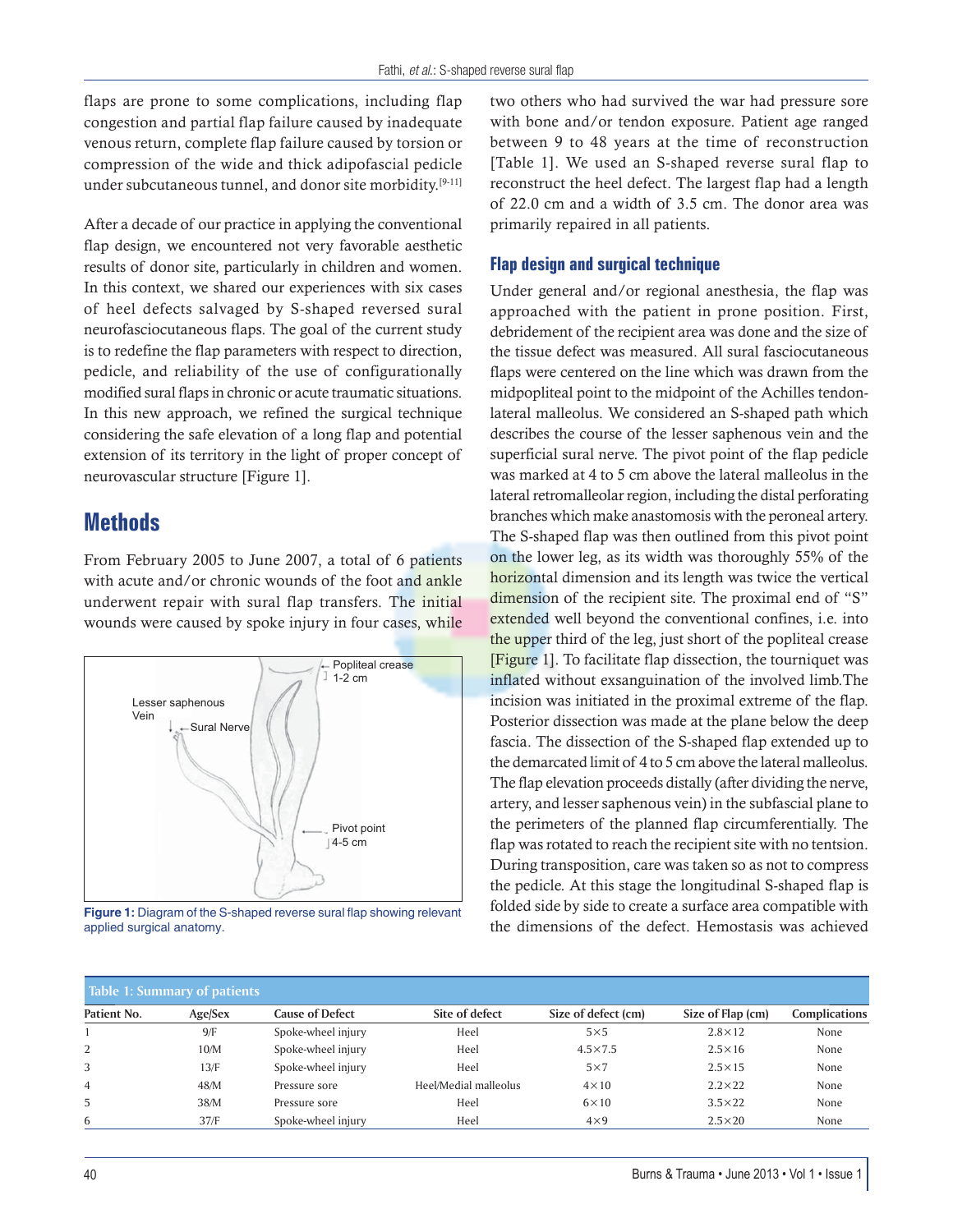with bipolar cautery after the tourniquet was deflated. In all patients, the donor site was closed primarily as a lacy *S* in two layers. Surgical time lasted from 45–70 min for flap elevation, tissue defect reconstruction and wound closure.

Postoperatively, supportive anterior plaster of Paris or an Omega-shaped plaster was used for immobilization in all patients for 2–3 weeks. After the plaster was removed, patients began an active and passive physical rehabilitation program to achieve the maximum range of motion of the repaired extremity. Patients were encouraged to walk with help at Week 2 or 3 postoperatively, and full weight-bearing was allowed in the sixth postoperative week.

## **Case report**

#### **Case 1**

A 9-year-old girl suffered from a spoke-wheel injury with an extensive avulsion over the posterolateral aspect of her right foot and ankle and rupture of the Achilles tendon was referred to our center. She had been admitted to the orthopedic ward for 13 days. After debridement, there was a 5×6 cm fasciocutaneous defect with the exposure of bone, joint and tendons. There was no possibility of local transposition or of rotational flaps from the foot area, so the only salvaging procedure was a distal flap. The wound was covered with an S-shaped reverse sural flap that measured 2.8×12.0 cm. The donor site was repaired with direct closure and healed with no complications. The postoperative period was uneventful [Figure 2].

## **Results**

The first three cases and the last patient encountered spoke-



**Figure 2:** Clinical photographs in case 1. S-shaped reverse sural flap for reconstruction of tissue defect on heel. (a) Wound of the recipient region. (b) Fasciocutaneous island of sural flap was elevated. (c) Postoperative appearance with S-like scar of the donor site.

wheel injury with extensive avulsion of fasciocutaneous tissue on the heel. This damage resulted in exposure of the tendons and underlying bone. Another two males who had been disabled during the war for several years developed pressure sore on the lower leg. Finally, all six flaps completely survived after surgery. Mild swelling was seen only in some flaps. Flap necrosis and venous congestion did not occur. In donor site, normal wound healing developed optimally. No complications were observed in the donor site. None of the cases needed any secondary interventions. Aesthetically and functionally pleasing results were obtained for all reconstructed tissue defects, and our patients gained satisfactory outcome [Table 1].

### **Discussion**

The fasciocutaneous flap from the sural region of the lower leg has been extensively investigated in respect to vascularization and the concept of neurocutaneous flaps. However, the reconstruction of heel defects remains limited and problems can occur by using these possibilities. Anatomical studies have showed a three-dimensional vascular architecture of the posterior lower leg integument from the superficial sural artery, the septocutaneous perforators, peroneal artery, and myocutaneous perforators. There is prominent longitudinal orientation or axiality of the circulation of the facial, paraneural (sural nerve), and perivenous (lesser saphenous vein) vascular plexuses. There are also 4 to 5 axial communications between this longitudinal neuro-veno-adipofascial plexus and the posterolateral septocutaneous perforators issued from the peroneal artery.[12,13] With distal axial perforator perfusion, blood flow can reach a long distance in the lower-resistance longitudinal vascular plexuses and results in survival of a large flap without arterial ischemia.

Because of the anastomosis between the peroneal artery perforator and the longitudinally oriented median suprafascial sural artery, this type of flap can be based not only proximally, but also distally.<sup>[14-17]</sup> This flap has been designed with a long and narrow pedicle and a wide arc of rotation, because its vascular axis has the largest direct artery of the posterior calf and strongest peroneal perforator at its pivot point. This allows elevation of the skin supplied by this neurovascular axis as a flap for coverage of leg wounds, with the entire flap being axial in nature.

Recent modifications of distally based perforator sural flap overcame most of the drawbacks of the original technique. Ayyappan *et al.*,<sup>[11]</sup> introduced the super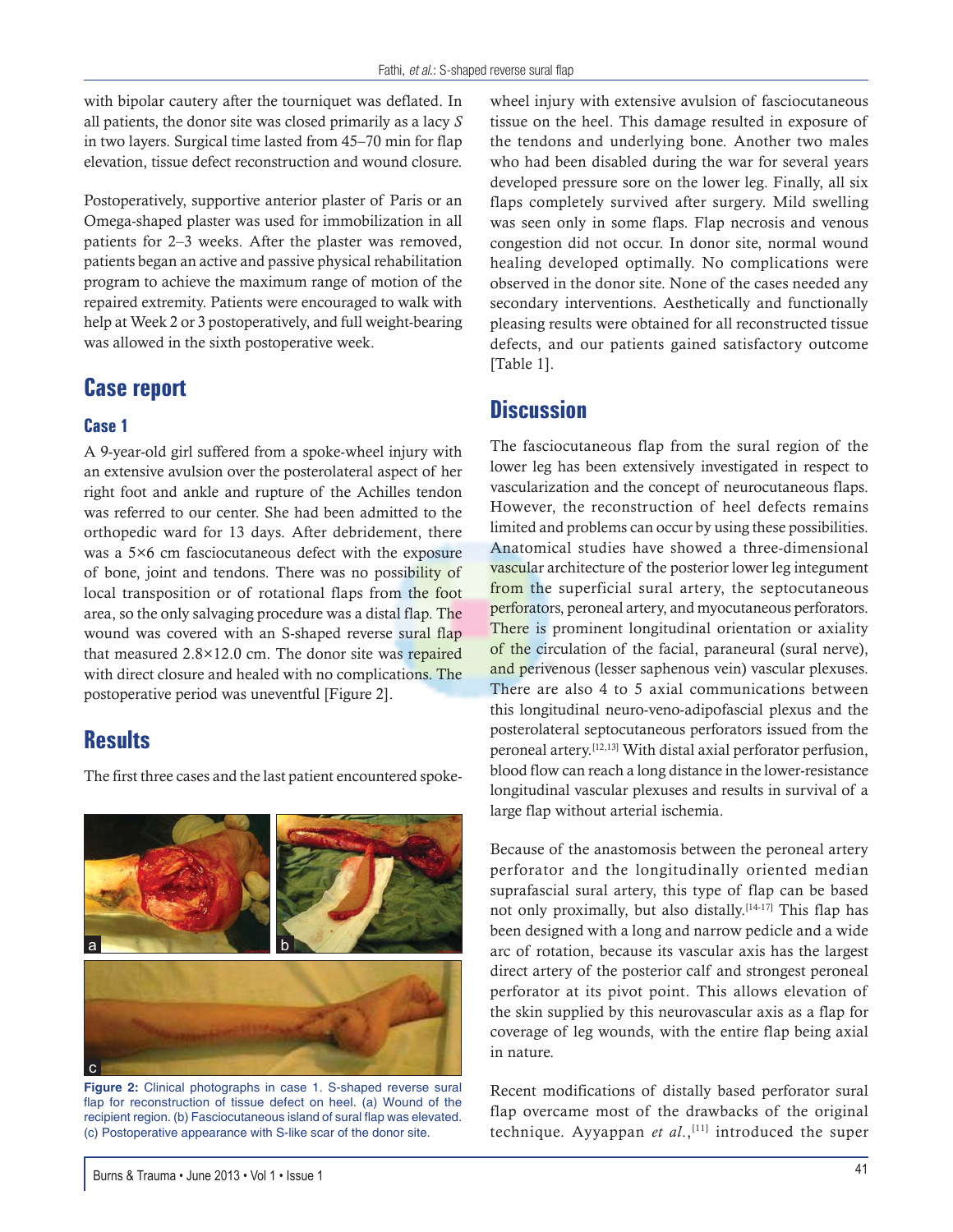sural flap, harvesting all available tissues in the upper third of the leg, and just preserving 1 to 2 cm of skin from the popliteal crease. The length of the pedicle or size of the flap influenced neither congestion nor survival of the flap. Chang *et al.*,<sup>[18]</sup> and Zhang *et al.*,<sup>[19]</sup> reported their clinical experience on the transfer of distally based sural flap with a lower vascular pivot point. They demonstrated that the blood supply of the distally based sural neuro-venofasciocutaneous flap can be pivoted at lower perforators in the posterolateral region, which are about 3 and 1 cm proximal to the tip of the lateral malleolus. The greatest length of the flap in those series was 30 cm, and it survived completely without complications.

In our study, we designed a longitudinal S-shaped flap which its proximal end extended well beyond the conventional confines into the upper third of the leg. The width of "S" considered was about 55% of the horizontal dimension of the recipient site and its length was twice the vertical dimension of the defect. The additional 5% of flap area can compensate the probable shrinkage of flap after harvesting. In the current technique, the width of the flap was gradually increased from 1.5 cm to 3.5 cm. The inclusion of skin over the shorter pedicle facilitated better manipulation of the flap, increased margin of safety, avoided the dog-ear deformity, and reduced morbidity at the donor site. In this technique the flap is a type A fasciocutaneous flap which is innervated by the medial sural cutaneous nerve (s1-2), and the lateral nerve is not involved. All flaps survived with no complication and wound healing was complete at the donor site. Additionally, the pedicle of the flap was supported by the distal portion of the flap itself, so the tension on the pedicle and the pivot point was relieved.

In previous studies, the major disadvantage of reverse sural flap was an unsightly scar over the posterior calf when a fasciocutaneous flap was used. This problem can be avoided by taking only the fascia and covering it with a skin graft. The neurologic deficit caused by the sacrifice of the sural nerve is negligible. The distally based neurocutaneous sural flap is an excellent choice in the pediatric age group for covering defects of the lower leg and foot, where thin pliable skin is needed. The aesthetic outcome of the flap transfer might be unsatisfactory, especially in females and children.

In our modifications, this shape of the flap relieved the tension on the suture line and prevented the possibility of scar contracture deformity. The surgical defect of the donor site could be closed primarily, as skin graft was not necessary. Therefore, the duration of aesthetic

reconstruction and hospital stay decreased. Rehabilitation started sooner and patients were quite satisfied.

In conclusion, this modified S-shaped sural flap can be applied safely and reliably for reconstruction of foot and ankle defects with favorable aesthetic outcome. Regarding the simplicity of the dissection and flap transfer and low morbidity rate it seems that this modified technique could be a good choice in complex defects of the lower limb. However, it needs further investigations.

## **References**

- 1. Hallock GG. Distally based flaps for skin coverage of the foot and ankle. Foot Ankle Int 1996;17:343-8.
- 2. Gu YD, Wu MM, Li HR. Lateral lower leg skin flap. Ann Plast Surg 1985;15:319-24.
- 3. Satoh K, Aoyama R, Onizuka T. Comparative study of reverse flow island flaps in the lower extremities: Peroneal, anterior tibial and posterior tibial island flaps in 25 patients. Ann Plast Surg 1993;30:48-56.
- 4. Donski PK, Fogdestam I. Distally based fasciocutaneous flap from the sural region. Scand J Plast Reconstr Surg 1983;17:191-6.
- 5. Amarante J, Costa H, Reis J, Soares R. A new distally based fasciocutaneous flap of the leg. Br J Plast Surg 1986;39:338-40.
- 6. Masquelet AC, Beveridge J, Romana C, Gerber C. The lateral supramelleolar flap. Plast Reconstr Surg 1988;81:74-81.
- 7. Chang SM. The pedicle of neurocutaneous island flaps. Plast Reconstr Surg 1996;98:374-6.
- 8. Ballmer FT, Hertel R, Noetzli HP, Masquelet AC. The medial malleolar network: A constant vascular base of the distally based saphenous neurocutaneous flap. Surg Radiol Anat 1999;21:297-303.
- 9. Almeida MF, de Costa PR, Okawa RY. Reverse-flow island sural flap. Plast Reconstr Surg 2002;109:583-91.
- 10. Baumeister SP, Spierer R, Erdmann D, Sweis R, Levin LS, Germann GK. A realistic complication analysis of 70 sural artery flaps in a multimorbid patient group. Plast Reconstr Surg 2003;112:129-40.
- 11. Ayyappan T, Chadha A. Super sural neurofasciocutaneous flaps in acute traumatic heel reconstructions. Plast Reconstr Surg 2002;109:2307-13.
- 12. Carriquiry CE, Costa MA, Vasconez LO. The anatomic study of the septocutaneous vessels of the leg. Plast Reconstr Surg 1985;76:354-61.
- 13. Le Huec JC, Midy D, Chauveaux D, Calteux N, Colombet P, Bovet JL. Anatomic basis of the sural fasciocutaneous flap: Surgical applications. Surg Radiol Anat 1988;10:5-13.
- 14. Masquelet A. The posterolateral malleolar flap of the ankle: A distally based sural neurocutaneous flap-Report of 14 cases. Plast Reconstr Surg 1995;96:406-7.
- 15. Ponten B. The fasciocutaneous flap. Its use in soft tissue defects of the lower leg. Br J Plast Surg 1981;34:215-20.
- 16. Numanoglu A, Esemenli T, Uzunismail A, Bas L. The 'lazy- V' de-epithelialized turnover fasciocutaneous flap in the reconstruction of skin defects after tendo Achilles repair. Br J Plast Surg 1992;45:550-3.
- 17. Hyakusoku H, Tonegawa H, Fumiiri M. Heel coverage with